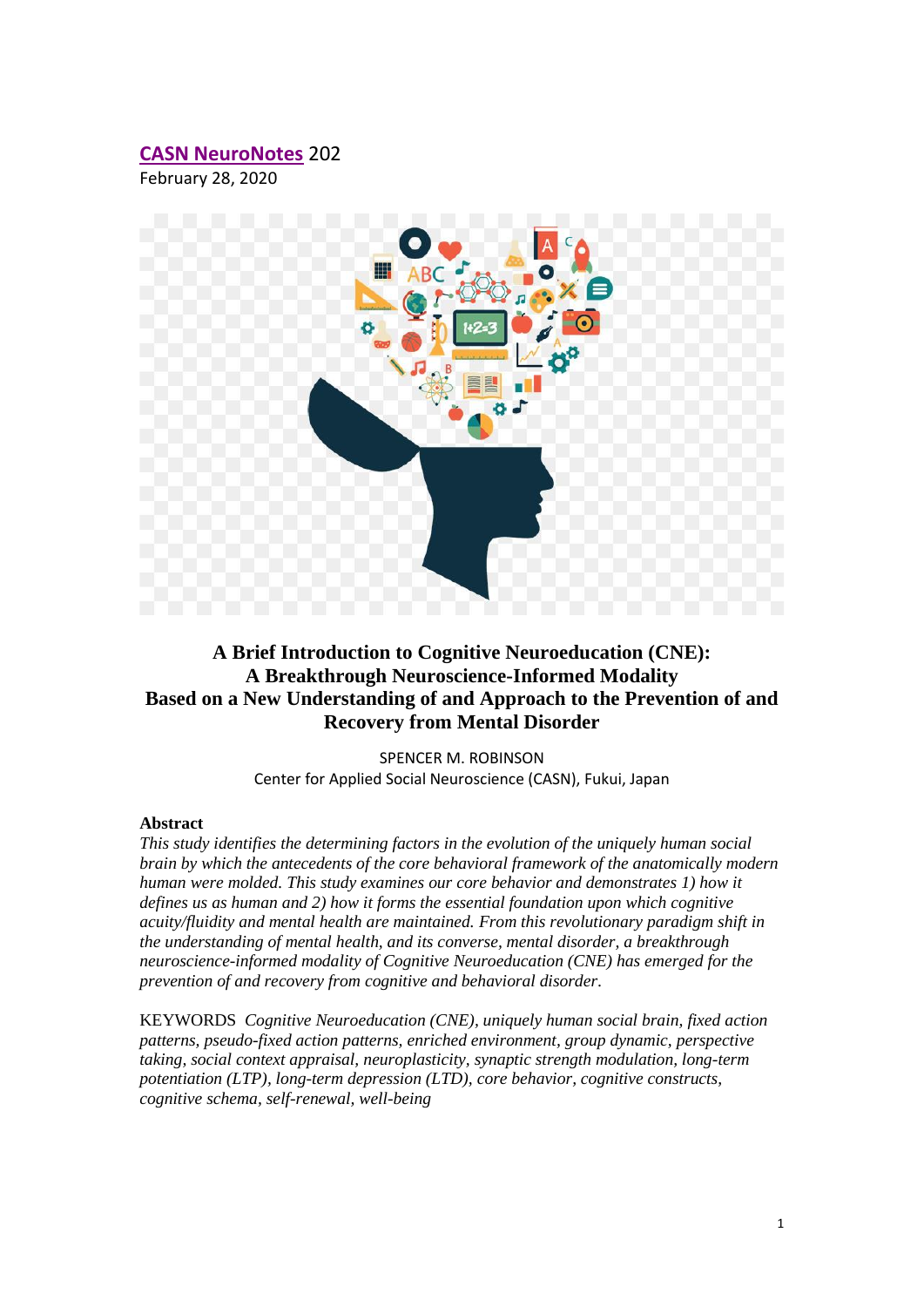#### **The uniquely human social brain**

Insufficiently equipped to compete with other animal taxa (kinds) for survival on an individual basis, early humans evolved to rely on the competitive edge of core patterns of cooperative behavior in groups, leading to the development of the uniquely human social brain (for studies on the uniquely human social brain, see, for example: Adolphs, 2009; Bhanji & Delgado, 2014; Blakemore, 2008 and 2010; Brüne, Ribbert, & Schiefenhövel, 2003; Cozolino, 2006; Frith & Frith, 2010; Grossman & Johnson, 2007; Insel & Fernald, 2004; Kennedy & Adolphs, 2012; Lieberman, 2013; Saxe, 2006).

These core behavioral dispositions evolved as pseudo-fixed action patterns defined as engrained behavioral tendencies, that, rather than fixed action patterns of nonhuman animals – i.e., hardwired, preprogrammed automatic responses (as articulated by Lorenz,  $1970$ , pp.  $316-350$ ) – are, in humans, more prone to mediation by genotype (genetic composition) and phenotype (the interaction between genetic composition and environmental and experiential factors), and may even be entirely overridden by experience (as learning outcomes), stressing the flexibility of human behavioral response, with its dependency on learning [the cognitive imprinting in the codifying of all experience from sense-given impressions of environmental stimuli and the interpretation thereof in ideational constructions of meaning through internally configured associations (see Wood, 1942)] and, consequently, the susceptibility of human behavior to molding by environmental influence.

As an evolutionary biological determinant of survival, the uniquely human social brain evolved highly flexible behavior driven by a core of underlying ingrained impulses of pseudo-fixed action patterns, such as the acute stress response (fight-orflight response), the attachment/bonding response, the mating (procreative) response, the tend-and-befriend response, etc. These pseudo-fixed action patterns maintained core survival impulses while enabling adjustments to changing environmental conditions allowing adaptation to the widest variety of habitats, overcoming the limitations of the fixed action patterns that regulate behavior in nonhuman animal taxa.

Fixed action patterns regulating behavior in nonhuman animals, while eliciting behavior finely tuned to adaptation to a very specific habitat, are unresponsive to environmental changes, whereby the preset behavioral patterns may become ineffective or maladaptive in the changed environment such that even small environmental changes may lead to taxon extinction. Rather than a fixed preadaptation to a specific habitat, humans evolved to *learn* to adapt to the widest variety of habitats by the creative use and manipulation of the resources available within and in the vicinity of their habitat through curiosity, inquisitiveness, imagination, creativity and reasoning. With a critical dependence on 1) learning as the mechanism for adaptation to the widest variety of habitats, and 2) cooperation as the key to human survival, the neurophysiological system of the uniquely human social brain became organized for the optimization of the facility and flexibility of learning and the orientation towards social behavior and structures of community.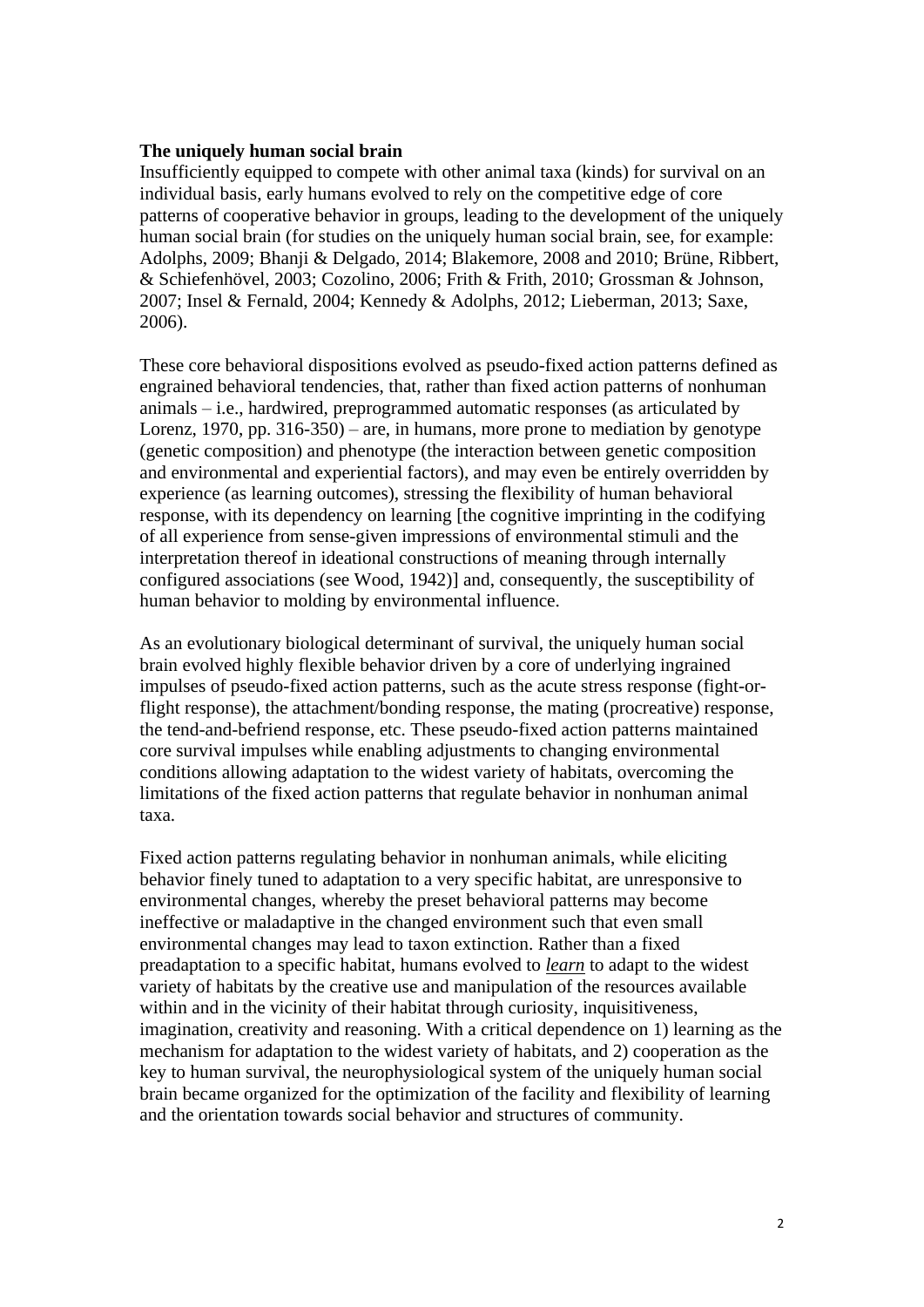By cooperative behavior facilitated by language, which led to both higher-order reasoning and tool-making flexibility to manipulate their environment, humans were able to out-strategize, out-plan, out-maneuver, and simply out-think their taxonomic rivals for survival. Humans organized in groups such as bands or tribes also competed against each other – group against group – in a particular habitat or region, so that social cohesiveness as well as role and skill diversification and skill expertise within a group leading to more specialized supportive social structures became the keys to group survival that pushed evolutionary determinants toward the human tendency for more sophisticated, intricate and complex social organization.

So-called 'morality' evolved as a condition of group survivability. Such so-called human 'virtues' as courage, love, compassion, forgiveness, charity, mercy, consideration, honesty, honor, selflessness, steadfastness, loyalty, self-sacrifice, etc., that though became instituted in codes of behavior in the formulation of social order and sacred ideals of religious conviction, stem from *natural* tendencies embedded within the pseudo-fixed action patterns and cognitive constructions of the uniquely human social brain that are designed to solidify group cohesiveness and effectiveness in maximization of the competitiveness of a group. The greater these qualities among its members the stronger the group; conversely, the degree to which they are lacking among the members of a group (be it a mating pair, a family, a band, etc.), the less a group is able to work together effectively and benefit from the interrelationships of its members.

For basic human survival:

1) learning became the central operating principle of the uniquely human social brain; 2) curiosity or inquisitiveness in response to novelty became the driving force of learning;

3) logic and reason became the principal method of understanding;

4) and affective state (emotive response) became the mechanism mediating the balance between understanding and action.

Affective (emotive) qualities constitute essential components of pseudo-fixed action patterns, such as fear, anger, rage, hate, aggression and violence in the acute stress response and love, compassion, empathy, concern, and selfless, protective loyalty in the attachment/bonding response and the tend-and-befriend response, etc. While the predisposition of affect is an innate biological determinant of human behavior, the individual capacity for and/or particular nature of affective reaction is mediated by genotype and phenotype to the extent that each individual possesses a unique basic affective profile. Individual affective reaction is highly malleable, and is learned or modified through experience such that highly indoctrinated societies can skew mass behavioral tendencies.

## **Cognitive and behavioral disorder**

In human pseudo-fixed action patterns behavioral flexibility and inventiveness can respond as group action while maintaining basic individual core principles of social cohesiveness and harmony in meeting changing environmental demands, but, on the other hand, such behavioral flexibility is equally responsive to pressures of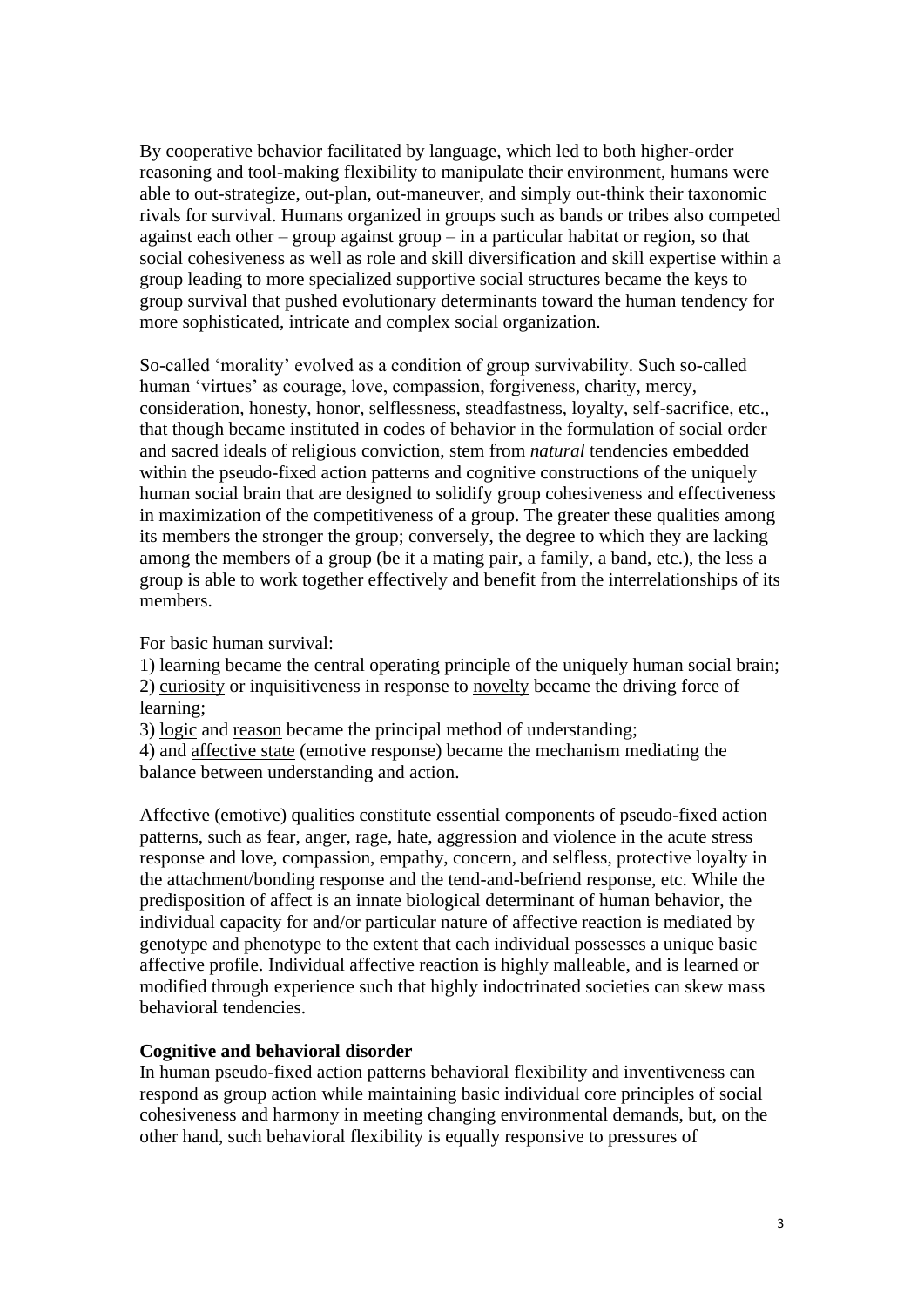conformity and pervasive social indoctrination that can mold individual characteristics to such extent that basic natural or core dispositions are altered, subverted or completely overridden, skewing the very nature of individuals, of groups, and even of entire societies, toward mindsets and behavior antithetical to core values, leading to cognitive and behavioral disorder (i.e., so-called 'mental disorder') in individuals and/or 'sick' (i.e., dysfunctional or non-sustainable) societies.

The brain of the anatomically modern human is a biologically evolved social brain, whereby all voluntary (consciously directed) human behavior, including social interaction, is learned. In the human social brain all learning is grounded in and constructed from a social context (the very basis of self-identity) and all positive learning – i.e., learning consistent with core values and cognitive growth – occurs in a normative positively stimulating environment or, in negative learning – i.e., learning inconsistent with core values and/or cognitive growth – in an impoverished environment ('impoverished environment' referring to a dearth of positive stimuli as experienced in a corrosive, threatening, confined, isolating or otherwise psychosocially inhospitable or deprived, barren environment). Impoverished environments as well as different forms of diseases or organic disorders resulting in cognitive neurophysiological disturbance can lead to cognitive and behavioral disorder; i.e., so-called "mental disorder."

Since our behavior is defined by our learning experiences, in addition to effective treatment for any organic pathology, recovery from cognitive and behavioral disorder requires relearning and more intensive positive stimulation than in normative learning in order to trigger a stronger neurophysiological response to rebuild stagnant cognitive neurocircuitry and/or rewire cognitive connections from negative (i.e., maladaptive or distorted) cognitive constructs to positive cognitive constructs (cognitive constructs = conceptual orientations) and override and transform negative behavioral patterns set through the previous negative experience. The design, content and application of such a more intensive positive stimulation or positive learning environment, is referred to as the 'enriched environment' (for studies on the enriched environment and its efficacy in recovery from cognitive and behavioral disorder, see, for example: Alwis & Rajan, 2014; Hannan, 2014; Kleim & Jones, 2008; Kleim, 2011; Sampedro-Piquero & Begega, 2017; Nithianantharajah & Hannan, 2006 and 2009; van Praag, Kempermann, & Gage, 2000; Hebb, 1947; Taubert, Villringer, & Ragert, 2012; Draganski & May, 2008; May, 2011; Pascual-Leone, Amedi, Fregni, & Merabet, 2005; Woo, Donnelly, Steinberg-Epstein, & Leon, 2015; Sweatt, 2016).

## **Cognitive Neuroeducation (CNE) and the enriched environment**

An enriched environment is the primary foundation of Cognitive Neuroeducation (CNE), a rigorously researched cutting-edge, neuroscience-informed modality for the prevention of and recovery from cognitive and behavioral disorder. The CNE enriched environment is one that has constancy, creates a bonding group dynamic, provides fun, engaging and challenging eclectic learning experiences and is positive, reinforcing, stimulating, rewarding, encouraging, supportive, and full of possibilities. In the CNE program we explore together conceptualizations, beliefs, modes of social interaction and interpersonal relationships, reactions to situations, emotive contours,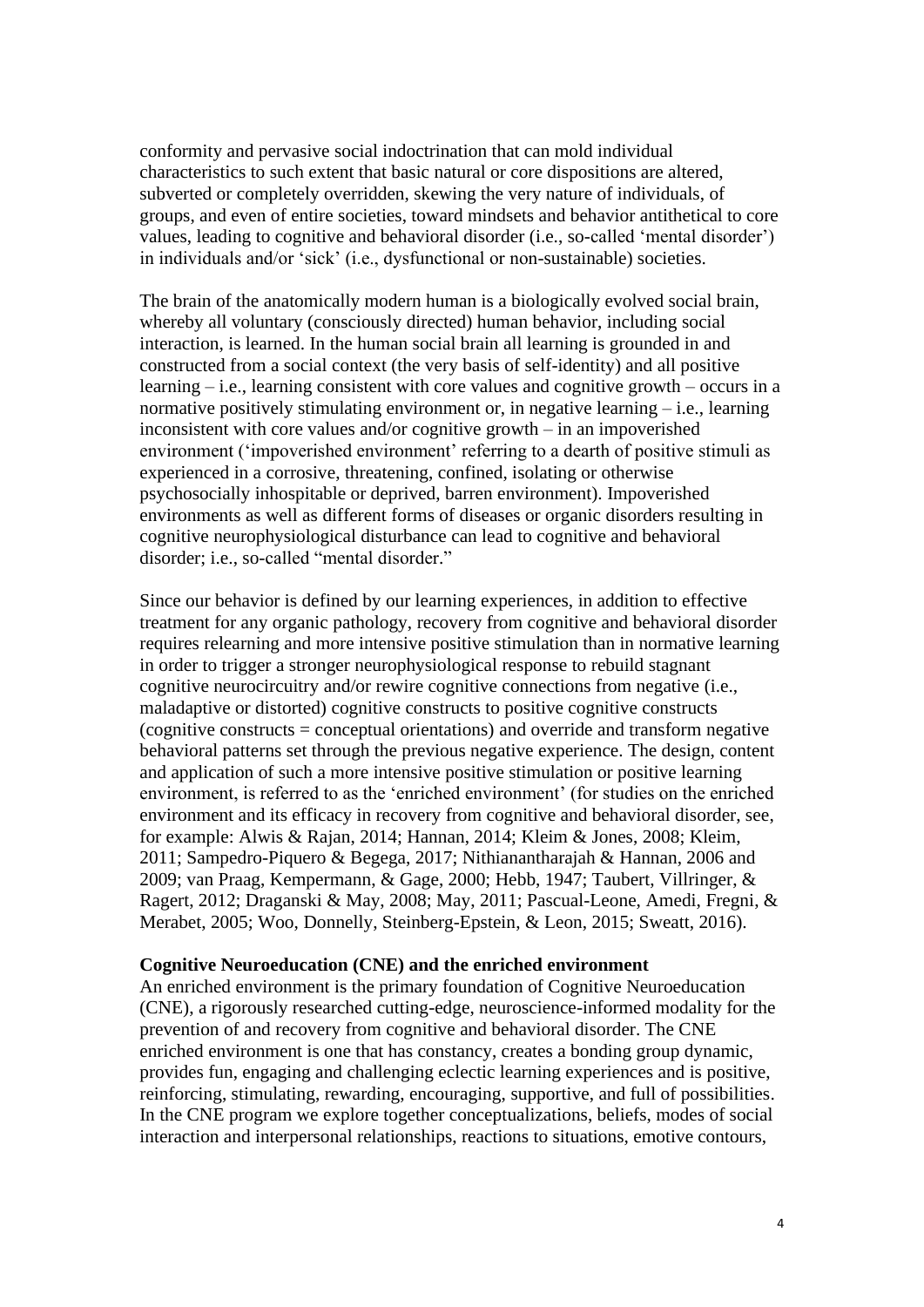flights of imagination, aesthetic visions, creative artistry and nuance, duty, purpose, loyalty, love, spirituality, sense of destiny and myriad other products of the mind that define the true essence of being human in understanding others and discovering or rediscovering ourselves through games (emphasizing teamwork), stories, group outings (museums, hiking trails, camping, etc.), listening to music, performing skits and plays, watching motion picture films, dancing, study sessions in a wide variety of subjects, and emergent discussions, debates, etc.

We are normally born with a pseudo-fixed action pattern of curiosity about our environment and the world we live in. This curiosity or inquisitiveness, this fascination for the answers to the mysterious and the unknown, this striving to know and understand, this questioning and great wonder and delight of discovery is an inherent part of being human manifest from infancy, becoming the dominant preoccupation of early childhood. This innate curiosity was the spark that ignited exploration, discovery and creative manipulation of natural resources that enabled humankind to adapt to diverse habitats, an essential feature of our evolutionary survival. In the modern formula-driven, staid curriculum of education reinforcing the artificiality of the modal socialization of mass consumerism, our innate curiosity is suppressed and largely overridden by force-fed narrow concepts, empty sound bites, dissociated 'facts' and rote stereotyped surface role-playing by the time we reach adulthood in the impersonal, hype-infused, small-minded, electronic-media-inundated anonymity of modern urbanized daily life. If, however, our natural curiosity and questioning is nurtured it may be maintained throughout life, and through CNE can be regenerated in adulthood, fostering creativity; an open, receptive mind; critical thinking; and an ongoing love of learning.

# **Learning and the CNE curriculum**

The CNE curriculum is based on learning as the mechanism for the remediation of and recovery from cognitive and behavioral disorder and sees the accumulation of learning, that is, knowledge itself, as composed of relative truths, as all things may be understood from many different starting points, frames of reference and personal perspectives. Being relative does not make these 'truths' any less real to the frames of reference in which they reside. The full recognition of this relativity leads to the undeniable, stirring realization that there are so many more, endless things to discover, so many more, endless ways by which to view all phenomena, so many more, endless ways to think about life and all its mysteries and so many more, endless contributions to knowledge waiting for eager, imaginative, curious, probing, questioning minds to reveal.

The CNE activities, related materials and group dialog explore the different realms of understanding and knowledge from the widest possible perspectives, stimulating each of the group members with the awe of the vast potentials of discovery, of endless paths on the journey through life, and the eager anticipation of the possibilities waiting beyond the bend in the road on the great adventure of being. While invisible to the CNE participants, this exploration seamlessly blends hermeneutic techniques and exegetic principles in the group dialogs and interchanges between the CNE participants in questioning, probing and debating in the quest for understanding the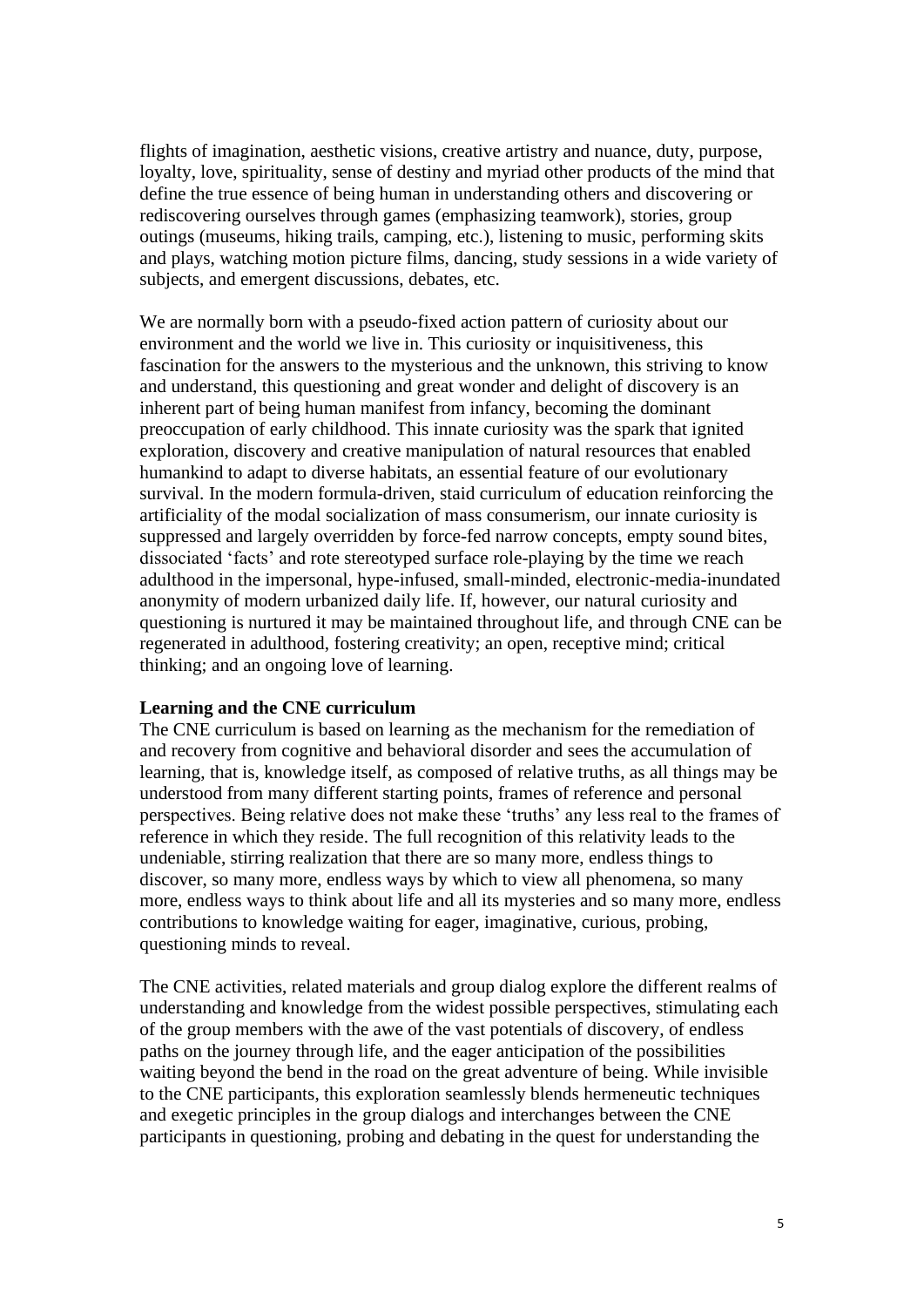various scenarios, situations and responses encountered in the CNE activities, thus realizing the many considerations, nuances and different sides that may reside in any question. We live within our mind and the journey of life continues on in elderhood and even in infirmity of body through a healthy, active mind and an environment arousing our innate curiosity and deep human need to communicate, share experiences, exchange ideas, work through challenges and involve ourselves with others.

#### **The basic features and composition of the CNE enriched environment**

When cognitive growth is forestalled or one's core disposition is threatened and compromised past a cognitive/neurophysiological threshold by a negative environment, or distorted by organic pathology, cognitive and behavioral disorder emerges. To restart stagnant cognitive processes or reconfigure deleterious cognitive constructs in rewiring cognitive connections from negative (i.e., deficient or distorted) to positive cognitive constructs in cognitive and behavioral disorder requires a more intensive stimulation than the normal incidental experiences of pure chance and life choices. This dedicated, more stimulating learning environment is referred to as the *enriched environment*. In recovery from cognitive and behavioral disorder, the modality of Cognitive Neuroeducation (CNE) restores the individual's core disposition through an *enriched environment* of learning framed within an engaged group dynamic revolving around a central theme of perspective taking.

Humankind has been evolutionarily directed to live in a social environment, with a principal tendency toward complex social structures consisting of societies composed of a hierarchy of overlapping nested groups, each containing specific cultural and social norms under the umbrella of the general cultural and social norms of the encapsulating society. Not only pure survival, but basic psychological needs and the well-being and quality of life of the individual depend on the cognitive skills to effectively negotiate social interaction in meeting the demands of the individual's social environments.

The regulation of affect is pivotal to the formation and maintenance of social relationships. Affect not only informs and directs reasoning, but may also block it, as even the pillars of morality can become immoral and destructive once they become extremes, such that, loving kindness taken to mindless obsession can lead to both sexual depravity and lack of justice in failing to properly punish wrongdoing and thereby insufficiently protecting the innocent, and, when justice itself becomes overzealous, it can lead to unfair punishment and even to torture and the murder of innocents. With this understanding, 'emotional intelligence' – the maintenance of balance between emotion, rationality and morality – has been recognized as an integral component of social integration in the fields of psychology and psychiatry (see, for example: Mayer, Salovey, & Caruso, 2004; Mayer, Roberts, & Barsade, 2008; Mayer & Salovey, 1997; Izard, Fine, Schultz, Mostow, Ackerman, & Youngstrom, 2001; Lopes, Brackett, Nezlek, Schütz, Sellin, & Salovey, 2004; Keefer,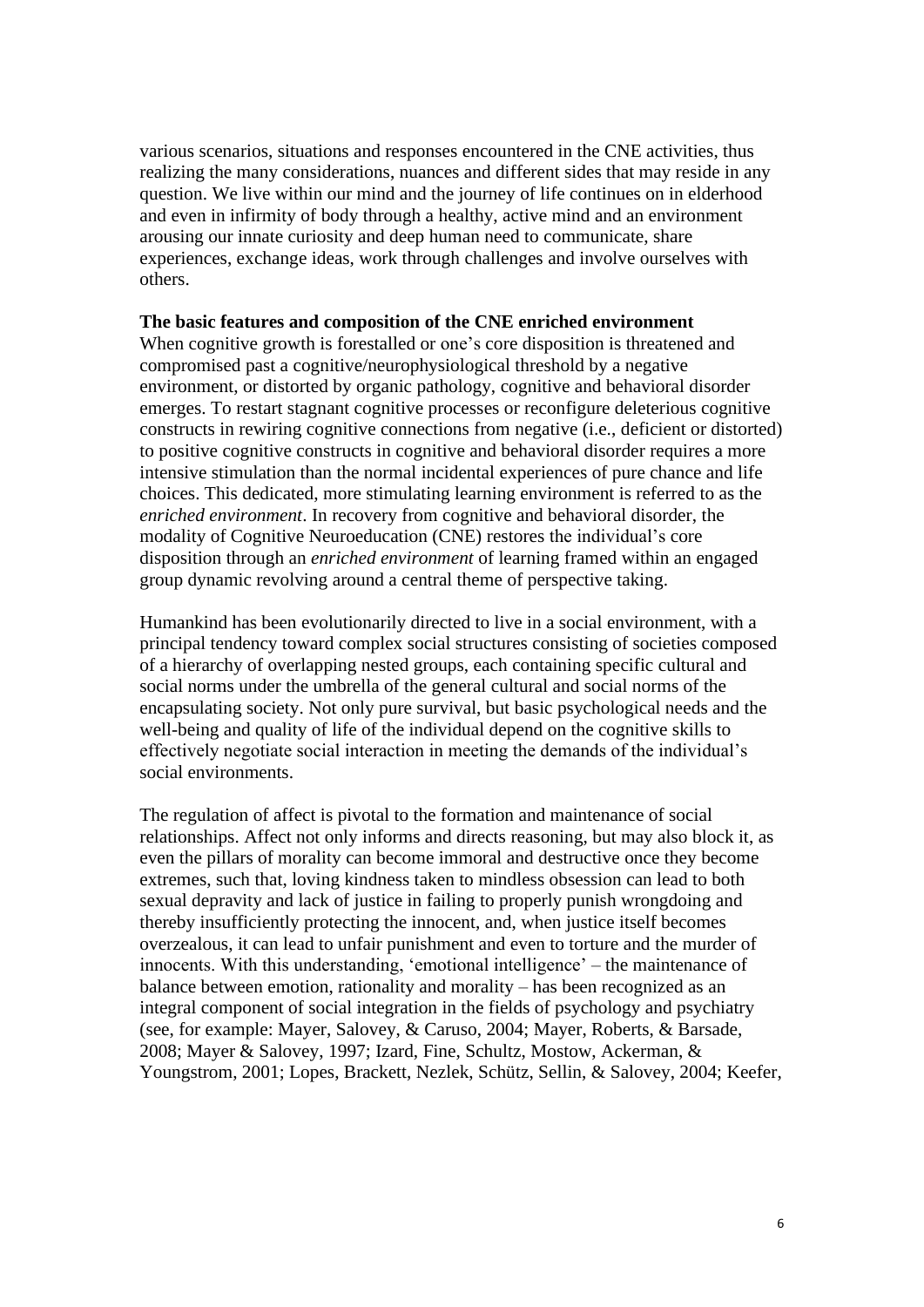Parker, & Saklofske, 2009; Lopes, Grewal, Kadis, Gall, & Salovey, 2006; Lam & Kirby, 2002; Kiecolt-Glaser, McGuire, Robles, & Glaser, 2002; Emmerling, Shanwal, & Mandal, 2008; Di Fabio, 2015; Payne, 1986; Zeidner & Matthews, 2016; Schutte, Malouff, Bobik, Coston, Greeson, Jedlicka, Rhodes, & Wendorf, 2001; Sánchez-Álvarez, Extremera, & Fernández-Berrocal, 2015).

Although normatively conforming to the general rules and behavioral expectations of the larger umbrellas of civilization, culture, society, nation, state, city and community, social relations are actually experienced more directly, intensely, consistently and personally in small group settings, as outside of small groups person-to-person encounters are more random, fleeting and superficial, hence social rules and regulations are more directly defined and reinforced in interpersonal interactions within the group dynamic in small group settings. Since social relations are defined by groups, social integration is developed through the individual's interaction within each distinct group to which the individual belongs, particularly through the formulation of a shared understanding regarding common themes. It is the group dynamic in the participation of social/learning activities in small groups that forms the vehicle by which both social integration and learning is enhanced in CNE with its emphasis on perspective taking.

Perspective taking is an essential component of bonding and genuine, meaningful connection with another, consisting of the ability and custom to go beyond spontaneous, initial surface impressions and apply a thoughtful appraisal and a honed proficiency in recognizing and interpreting social cues that explain another person's thinking, feeling and behavior from that person's perception of her or his own situation in a particular social encounter.

Perspective taking involves the development of respect for, understanding of, and empathy with, other individuals by putting oneself in the other person's place and reflecting how one would feel and act in that place. An important process of perspective taking is social context appraisal – the balanced assessment of social contexts and circumstances which account for an individual's behavior in a particular social encounter.

While the context of the individual is always essential for understanding individual behavior, in the CNE group dynamic social context appraisal transcends individual behavior, extending to the culturally transmitted 'norms' of the group. In the CNE group dynamic, perspective taking integrates both the personal context and the social context defined by the group 'norms.'

An essential element of perspective taking is affective engagement. It is precisely one's own emotional state that influences one's perception of another's emotional state and determines the selection and processing of individually relevant social information that determines the degree to which one effectively picks out the essentials of a situation relevant to the individual or individuals concerned and the implications thereof within the particular social encounter. However, it is impossible to understand the affective state of another unless one's own affective response is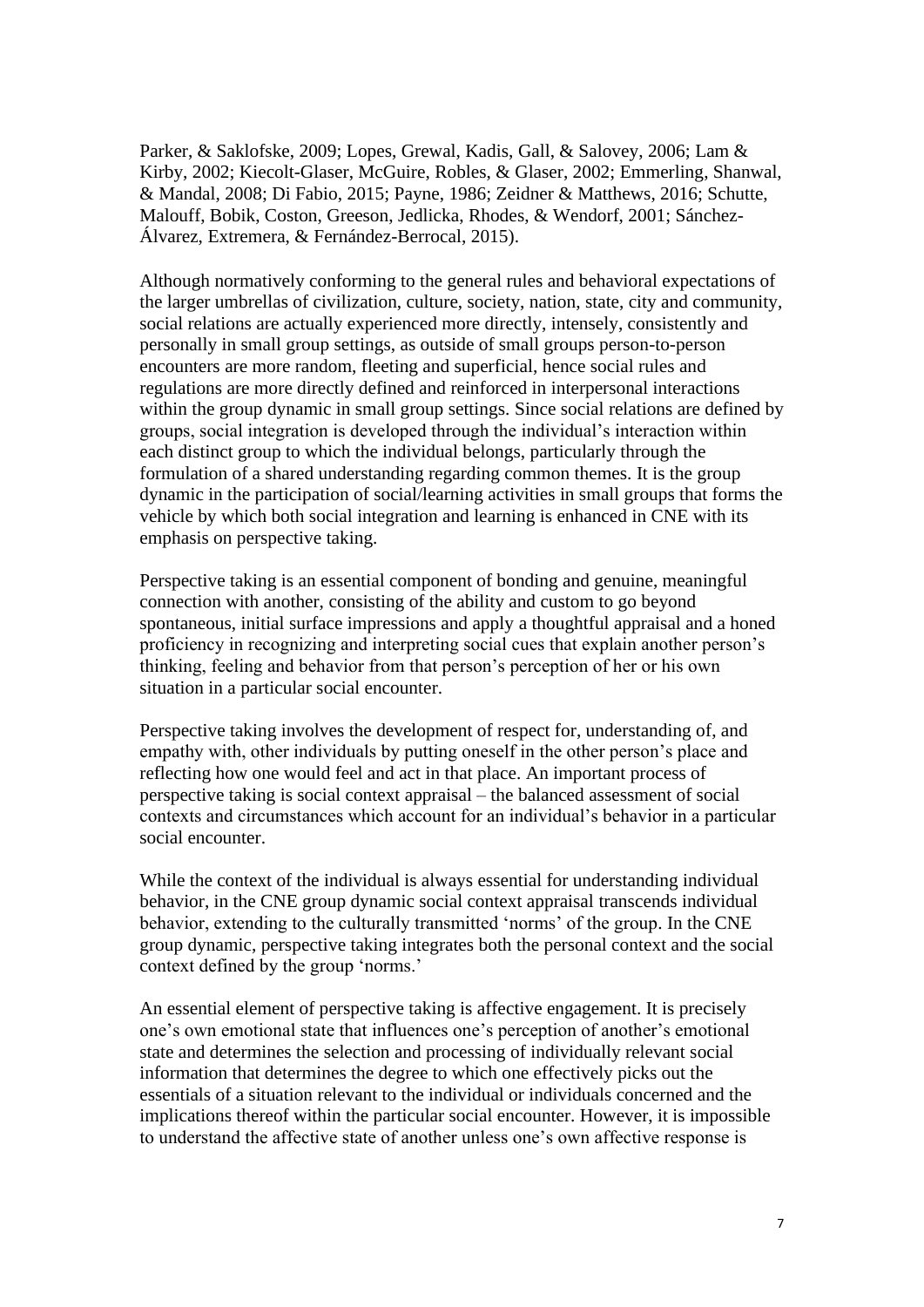appropriately well harmonized with one's own personal situation relative to the context of any particular experience. In order to correctly understand another's feelings, one has to consistently experience one's own *appropriate* emotional reactions. A major part of perspective taking then, is the realization of one's own emotional capacity by learning to engage experiences deeply through commitment and the full giving of oneself to the experience with introspection, reflection, sharing and attachment. By putting oneself totally into the experience as an integral part of the experience, the individual learns involvement and concern; and learns to fully relate to the experience and to others – to feel, to empathize, and to bond.

Though functioning as a powerful modality for the prevention of and recovery from cognitive and behavioral disorder, effective in even profound cognitive dysfunction, CNE is presented as a fun, engaging program of activities conducted through a group dynamic emphasizing shared engagement through teamwork, problem solving challenges, discussion, dialog, debate, critical thinking, and personal reflection. CNE participants experience the program as a recreational, social and educational curriculum promoting health and well-being for mind and body through exercise, social relations, and learning activities. There are no references of any kind to the stigma and negative connotations of therapy, pathology, disability, mental abnormality or diagnostic labels.

As new thought patterns and cognitive constructs emerge from engaged, affirmative, self-fulfilling learning experiences within the enriched environment, both the depth and breadth of the individual's cognitive core is exercised, strengthened and continually expanded through the introduction of new ideas, ways of thinking, frameworks of knowledge and understanding that open up ever-multiplying doors of possibilities. The richness of experience of 1) discovery in learning activities, 2) bonding with and developing respect for and appreciation of others, 3) the joy of belonging and acceptance in group identity, and 4) the sharing of discoveries and feelings, opens up the individual's self-conceptualization and the possibilities of being.

#### **The CNE enriched environment in a scientific context**

Putting this into a scientific context, we define the neurophysiological correlates of the processes at work in the CNE curriculum through the agency of neuroplasticity, fundamentally understood as constantly changing patterns of neuronal interconnectivity ('neuronal' referring to *neurons*, herein defined as nerve cells of the brain) through 1] the modulation of channels of neuronal connectivity by a) synaptogenesis (the generation of new synapses; a synapse = the connective medium between one neuron and another) and b) pruning (the elimination of superfluous or ineffective synapses); and through 2] synaptic strength modulation involving the mechanisms of long-term potentiation (LTP) and long-term depression (LTD). LTP is defined as the development of a long-lasting synaptic strength between a presynapticpostsynaptic neuron pair as a product of the interactivity (reverberatory interaction) of the pair and LTD is defined as the long-term persistence of the depression of synaptic action (i.e., inhibition of connection) between a presynaptic-postsynaptic neuron pair.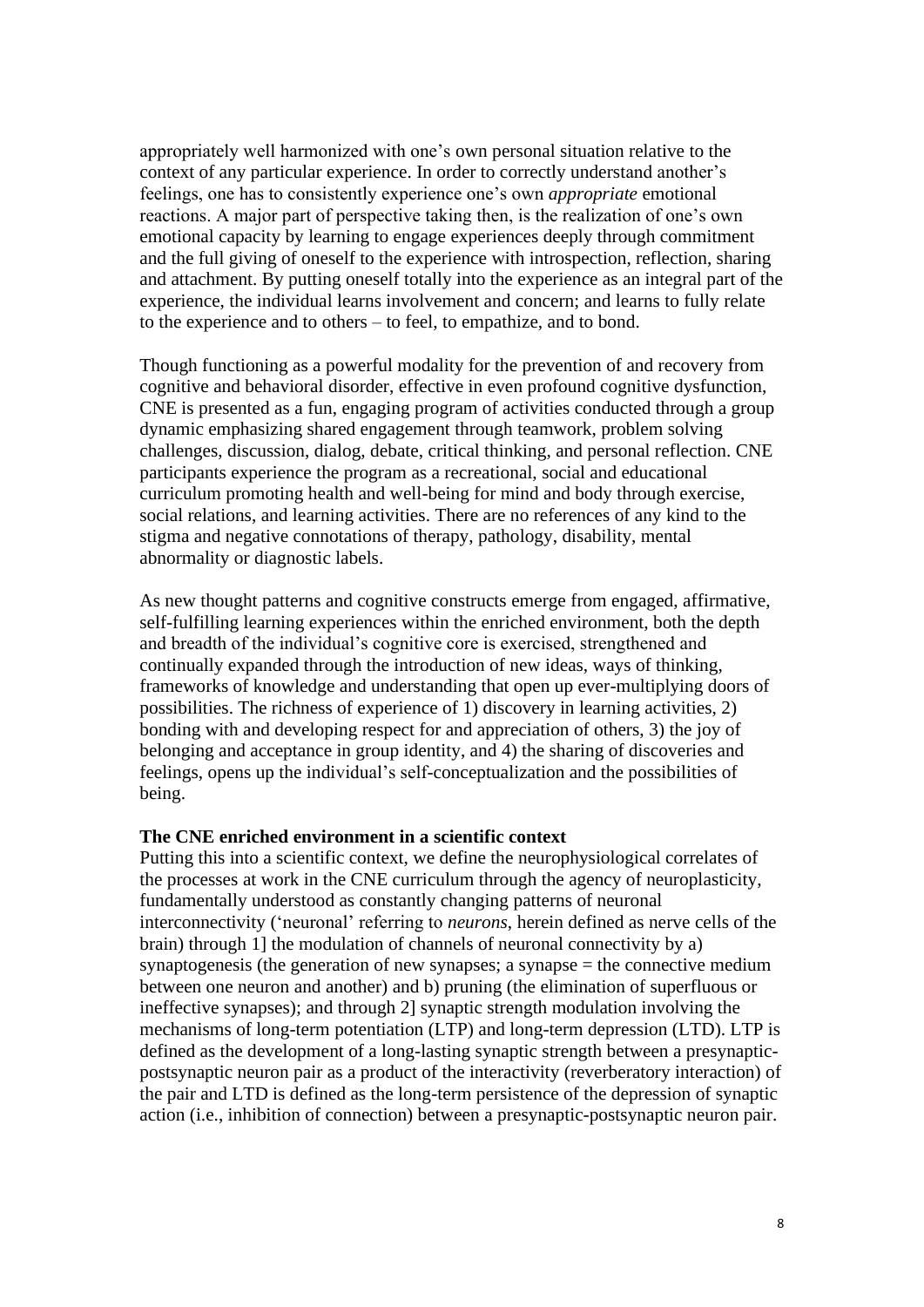The CNE enriched environment contains strong, affirmative, stimulating, deep, constantly expanding learning experiences that trigger persistent reverberatory interaction in neuronal connections, and through such continual associative action effecting a change of thought patterns, weakens [in the lack of excitatory (connective) synaptic action] both the reverberatory interaction of neuronal interconnections representing previous faulty learning from negative experiences in addition to the attendant ineffectual or detrimental cognitive constructs, as excitatory action is dominated by the new, affirmative learning and newly configured thought patterns constantly deepened and broadened by the positive-directed learning.

The cognitive constructs formed from the new learning within the CNE enriched environment are continually strengthened by LTP and become dominant cognitive constructs undermining the relevance of the previously formed detrimental or negative cognitive constructs, whereby the presynaptic-postsynaptic connection between neuron pairs comprising the pattern of neuronal interconnections representing a negative cognitive construct are less activated as the negative cognitive construct more and more fades from ongoing thought patterns, the related less active synaptic connections continually weakening to a threshold point triggering LTD that, in turn, triggers the elimination of the synaptic connection between the neuron pairs comprising the pattern of neuronal interconnections representing the negative cognitive construct, purging it from the behavioral repertoire of the individual's cognitive schema ('cognitive schema' refers to the continuously interacting 'combinations' and 'permutations' of the individual components of the full complement of one's cognitive constructs and the behavior induced therefrom).

These neurophysiological processes stimulated through CNE promote growth of mind and spirit, casting off negative traits in the revamping of deficient, dysfunctional or dormant cognitive constructs, whereby one reengages with oneself, with others and with life itself in awakening to a new and meaningful life.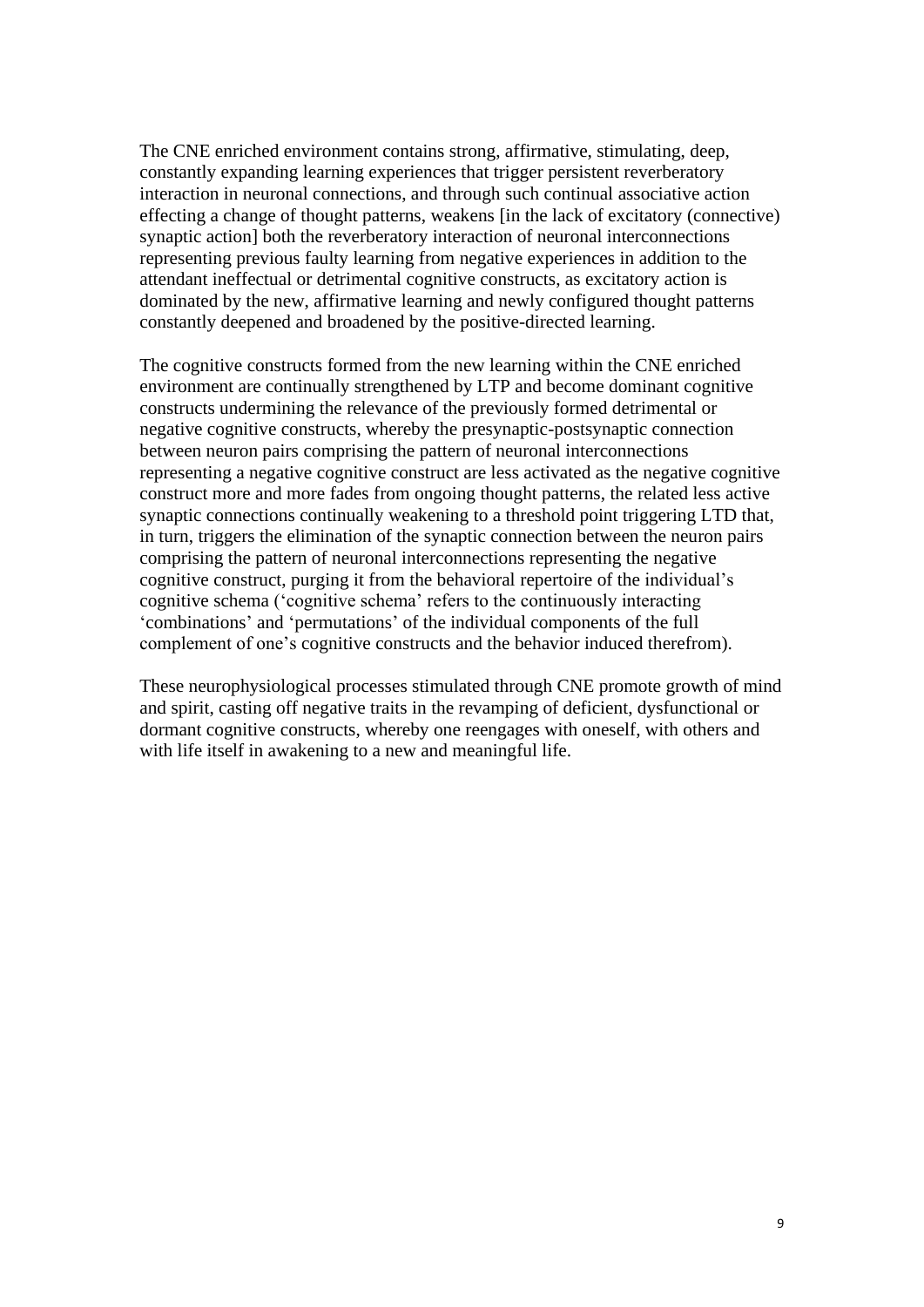### **References**

- Adolphs, R. (2009). The social brain: Neural basis of social knowledge. *Annual Review of Psychology*, *60*, 693-716. [https://core.ac.uk/reader/4880820.](https://core.ac.uk/reader/4880820)
- Alwis, D. S., & Rajan, R. (2014). Environmental enrichment and the sensory brain: The role of enrichment in remediating brain injury. *Frontiers in Systems Neuroscience*, *8* (Article 156). [https://www.scienceopen.com/document\\_file/93ab7d65-cf0b-44e1-b794](https://www.scienceopen.com/document_file/93ab7d65-cf0b-44e1-b794-eaed681c025d/PubMedCentral/93ab7d65-cf0b-44e1-b794-eaed681c025d.pdf) [eaed681c025d/PubMedCentral/93ab7d65-cf0b-44e1-b794-eaed681c025d.pdf.](https://www.scienceopen.com/document_file/93ab7d65-cf0b-44e1-b794-eaed681c025d/PubMedCentral/93ab7d65-cf0b-44e1-b794-eaed681c025d.pdf)
- Bhanji, J. P., & Delgado, M. R. (2014). The social brain and reward: Social information processing in the human striatum. *WIREs*(\*) *Cognitive Science*, *5*(1)), 61-73.

[http://citeseerx.ist.psu.edu/viewdoc/download?doi=10.1.1.724.7182&rep=rep1](http://citeseerx.ist.psu.edu/viewdoc/download?doi=10.1.1.724.7182&rep=rep1&type=pdf) [&type=pdf.](http://citeseerx.ist.psu.edu/viewdoc/download?doi=10.1.1.724.7182&rep=rep1&type=pdf)

Blakemore, S. J. (2008). The social brain in adolescence. *Nature Reviews Neuroscience*, *9*(4), 267-277.

[http://www.med.ufro.cl/neurociencia/images/paper1.pdf.](http://www.med.ufro.cl/neurociencia/images/paper1.pdf)

\_\_\_\_. (2010). The developing social brain: Implications for education. *Neuron*, *65*(6), 744-747.

[http://citeseerx.ist.psu.edu/viewdoc/download?doi=10.1.1.424.4614&rep=rep1](http://citeseerx.ist.psu.edu/viewdoc/download?doi=10.1.1.424.4614&rep=rep1&type=pdf) [&type=pdf.](http://citeseerx.ist.psu.edu/viewdoc/download?doi=10.1.1.424.4614&rep=rep1&type=pdf)

- Brüne, M., Ribbert, H., & Schiefenhövel, W. (Eds.). (2003). *The social brain: Evolution and pathology*. Chichester, West Sussex, England: Wiley.
- Cozolino, L. J. (2006). *The neuroscience of human relationships: Attachment and the developing social brain*. New York and London: W. W. Norton.
- Di Fabio, A. (2015). Beyond fluid intelligence and personality traits in social support: The role of ability based emotional intelligence. *Frontiers in Psychology*, *6*(395). doi: 10.3389/fpsyg.2015.00395. [https://pdfs.semanticscholar.org/c331/ed85dfb972aae789f40f29bd28aaa8c0a6c](https://pdfs.semanticscholar.org/c331/ed85dfb972aae789f40f29bd28aaa8c0a6c9.pdf) [9.pdf.](https://pdfs.semanticscholar.org/c331/ed85dfb972aae789f40f29bd28aaa8c0a6c9.pdf)
- Draganski, B., & May, A. (2008). Training-induced structural changes in the adult human brain. *Behavioural Brain Research*, *192*(1), 137-142.
- Emmerling, R. J., Shanwal, V. K., & Mandal, M. K. (2008). *Emotional intelligence: Theoretical and cultural perspectives*. New York: Nova Science Publishers.
- Frith, U., & Frith, C. (2010). The social brain: Allowing humans to boldly go where no other species has been. *Philosophical Transactions of the Royal Society B*, *365*(1537), 165-175.
- Grossman, T., & Johnson, M. H. (2007). The development of the social brain in human infancy. *European Journal of Neuroscience*, *25*(4), 909-919. [http://uvababylab.org/wp-content/uploads/2016/04/25-22](http://uvababylab.org/wp-content/uploads/2016/04/25-22-page/GrossmannJohnson-Eur-J-Neurosci-2007.pdf) [page/GrossmannJohnson-Eur-J-Neurosci-2007.pdf.](http://uvababylab.org/wp-content/uploads/2016/04/25-22-page/GrossmannJohnson-Eur-J-Neurosci-2007.pdf)
- Hannan, A. J. (2014). Environmental enrichment and brain repair: Harnessing the therapeutic effects of cognitive stimulation and physical activity to enhance experience-dependent plasticity. *Neuropathology and Applied Neurobiology*, *40*(1), 13-25.
- Hebb, D. O. (1947). The effects of early experience on problem-solving at maturity. *American Psychologist*, *2*, 306-307.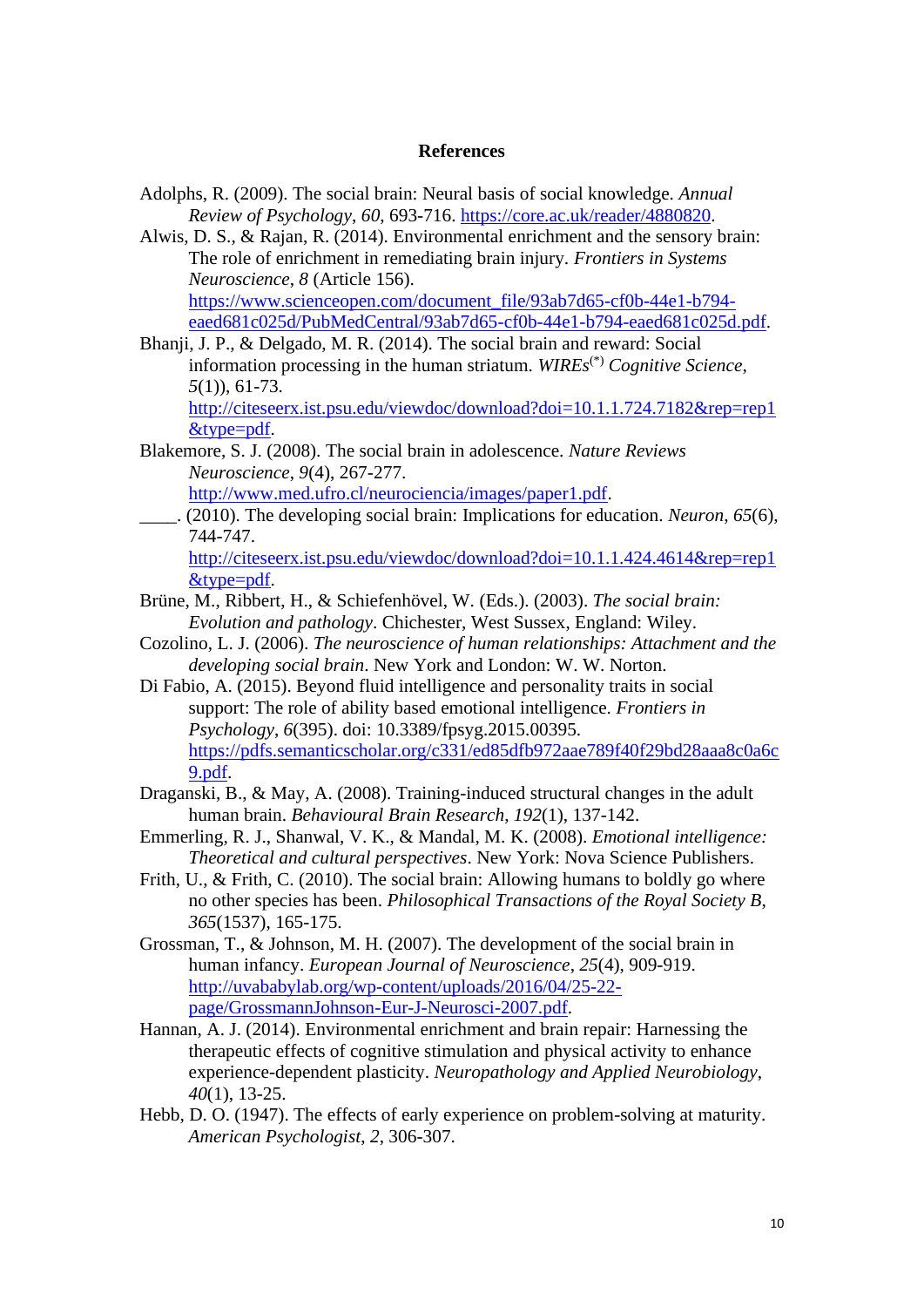- Insel, T. R., & Fernald, R. D. (2004). How the brain processes social information: Searching for the social brain. *Annual Review of Neuroscience*, *27*, 697-722. [https://pdfs.semanticscholar.org/78fb/5aaeeec644790c736f1dca4d34dd582ee41](https://pdfs.semanticscholar.org/78fb/5aaeeec644790c736f1dca4d34dd582ee41a.pdf) [a.pdf.](https://pdfs.semanticscholar.org/78fb/5aaeeec644790c736f1dca4d34dd582ee41a.pdf)
- Izard, C. E., Fine, S., Schultz, D., Mostow, A. J., Ackerman, B., & Youngstrom, E. (2001). Emotion knowledge as a predictor of social behavior and academic competence in children at risk. *Psychological Science, 12*(1), 18–23.
- Keefer, K. V., Parker, J. D. A., & Saklofske, D. H. (2009). Emotional intelligence and physical health. In C. Stough, D.H. Saklofske, & J.D.A Parker (Eds.), *Assessing emotional intelligence: Theory, research, and applications* (pp. 191- 218). New York: Springer.
- Kennedy, D. P., & Adolphs, R. (2012). The social brain in psychiatric and neurological disorders. *Trends in Cognitive Sciences*, *16*(11), 559-572. [https://philarchive.org/archive/KENTSBv1.](https://philarchive.org/archive/KENTSBv1)
- Kiecolt-Glaser, J. K., McGuire, L., Robles, T. F., & Glaser, R. (2002). Emotions, morbidity, and mortality: New perspectives from psychoneuroimmunology. *Annual Review of Psychology, 53*(1), 83–107. [http://www.uppitysciencechick.com/kiecolt-glaser\\_pni\\_morbid\\_mortal.pdf.](http://www.uppitysciencechick.com/kiecolt-glaser_pni_morbid_mortal.pdf)
- Kleim, J. A. (2011). Neural plasticity and neurorehabilitation: Teaching the new brain old tricks. *Journal of Communication Disorders*, *44*(5), 521-528.
- Kleim, J. A., & Jones, T. A. (2008). Principles of experience-dependent neural plasticity: Implications for rehabilitation after brain damage. *Journal of Speech, Language and Hearing Research*, *51*(1), S225-S239. [https://jsmf.org/meetings/2008/may/Kleim%20&%20Jones%202008.pdf.](https://jsmf.org/meetings/2008/may/Kleim%20&%20Jones%202008.pdf)
- Lam, L. T., & Kirby, S. L. (2002). Is emotional intelligence an advantage? An exploration of the impact of emotional and general intelligence on individual performance. *The Journal of Social Psychology*, *142*(1), 133-143.
- Lieberman, M. D. (2013). *Social: Why our brains are wired to connect*. New York: Crown Publishers.
- Lopes, P. N., Brackett, M. A., Nezlek, J. B., Schütz, A., Sellin, I., & Salovey, P. (2004). Emotional intelligence and social interaction. *Personality and Social Psychology Bulletin*, *30*(8), 1018–1034. [https://pdfs.semanticscholar.org/79a1/257a260bbb16f03f042b99872e36253df6](https://pdfs.semanticscholar.org/79a1/257a260bbb16f03f042b99872e36253df650.pdf) [50.pdf.](https://pdfs.semanticscholar.org/79a1/257a260bbb16f03f042b99872e36253df650.pdf)
- Lopes, P. N., Grewal, D., Kadis, J., Gall, M., & Salovey, P. (2006). Evidence that emotional intelligence is related to job performance and affect and attitudes at work. *Psichothema, 18*(Suppl), 132–138. [http://www.psicothema.es/pdf/3288.pdf.](http://www.psicothema.es/pdf/3288.pdf)
- Lorenz, K. (1970). *Studies in animal and human behaviour* (Vol. 1). (R. Martin, Trans.). Cambridge, MA: Harvard University Press.
- May, A. (2011). Experience-dependent structural plasticity in the adult human brain. *Trends in Cognitive Sciences*, *15*(10), 475-482. [http://people.uncw.edu/tothj/PSY595/May-Experience-](http://people.uncw.edu/tothj/PSY595/May-Experience-Dependent%20Plasticity-TiCS-2012.pdf)[Dependent%20Plasticity-TiCS-2012.pdf.](http://people.uncw.edu/tothj/PSY595/May-Experience-Dependent%20Plasticity-TiCS-2012.pdf)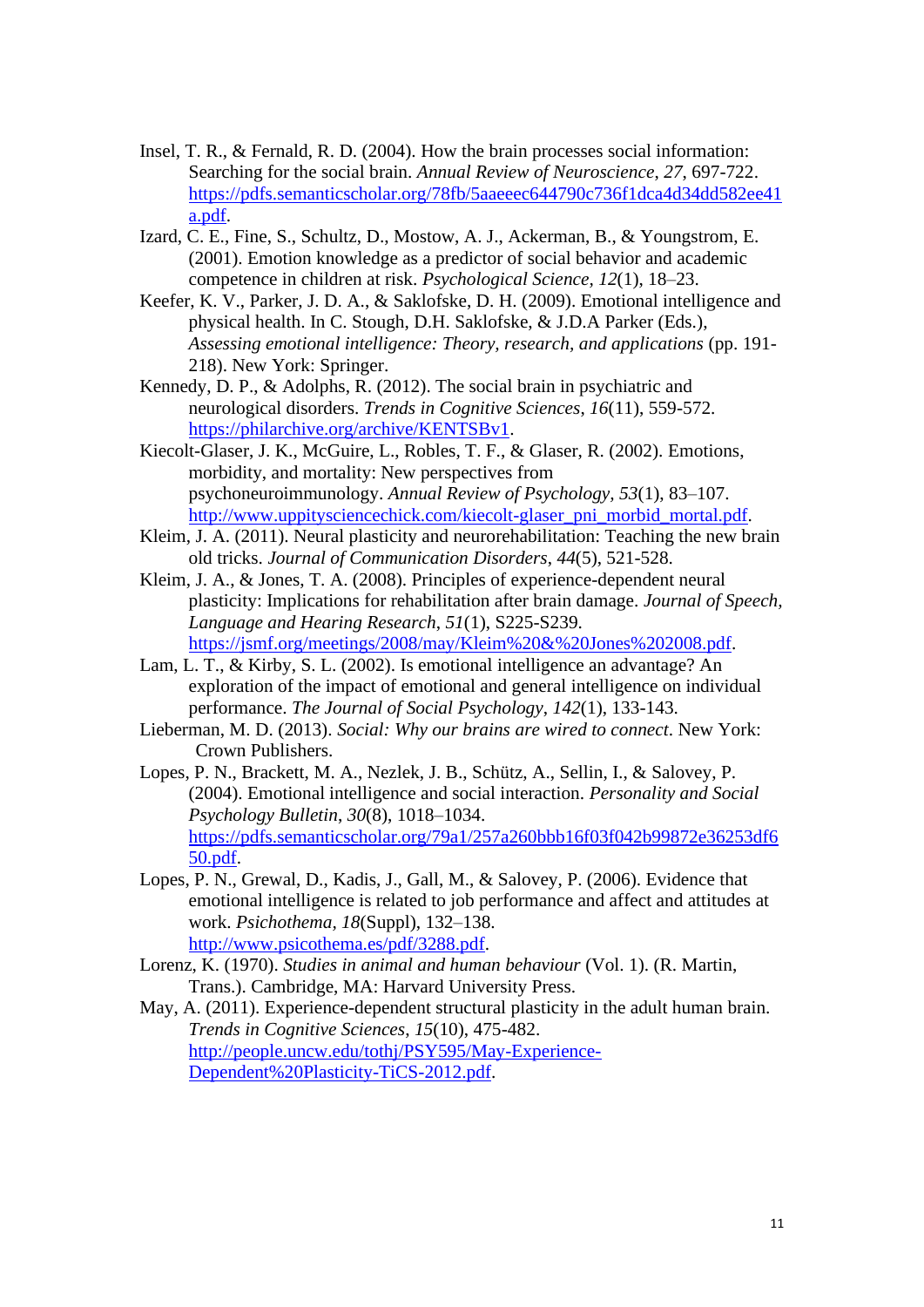- Mayer, J. D., Roberts, R. D., & Barsade, S. G. (2008). Human abilities: Emotional intelligence. *Annual Review of Psychology*, *59*, 507-536. [http://dmcodyssey.org/wp-content/uploads/2013/08/Human-Abilities-](http://dmcodyssey.org/wp-content/uploads/2013/08/Human-Abilities-Emotional-Intelligence.pdf)[Emotional-Intelligence.pdf.](http://dmcodyssey.org/wp-content/uploads/2013/08/Human-Abilities-Emotional-Intelligence.pdf)
- Mayer, J. D., & Salovey, P. (1997). What is emotional intelligence? In P. Salovey & D. Sluyter (Eds.), *Emotional development and emotional intelligence: Educational implications* (pp. 3-31). New York: Basic Books.
- Mayer, J. D., Salovey, P., & Caruso, D. R. (2004). Emotional intelligence: Theory, findings, and implications. *Psychological Inquiry*, *15*(3), 197-215.
- Nithianantharajah, J., & Hannan, A. J. (2006). Enriched environments, experiencedependent plasticity and disorders of the nervous system. *Nature Reviews Neuroscience*, *7*(9), 697-709.

[https://sites.oxy.edu/clint/physio/article/Enrichedenvironmentsexperiencedepen](https://sites.oxy.edu/clint/physio/article/Enrichedenvironmentsexperiencedependentplasticity.pdf) [dentplasticity.pdf.](https://sites.oxy.edu/clint/physio/article/Enrichedenvironmentsexperiencedependentplasticity.pdf)

- \_\_\_\_. (2009). The neurobiology of brain and cognitive reserve: Mental and physical activity as modulators of brain disorders. *Progress in Neurobiology*, *89*(4), 369-382.
- Pascual-Leone, A., Amedi, A., Fregni, F., & Merabet, L. B. (2005). The plastic human brain cortex. *Annual Review of Neuroscience*, *28*, 377-401. [http://images.localedge.com/images/timesunion/media\\_library/331/551/media1](http://images.localedge.com/images/timesunion/media_library/331/551/media12.pdf) [2.pdf.](http://images.localedge.com/images/timesunion/media_library/331/551/media12.pdf)
- Payne, W. L. (1986). A study of emotion developing emotional intelligence: Selfintegration; relating to fear, pain and desire. *(Theory, Structure of Reality, Problem-Solving, Contraction/Expansion, Tuning In/Coming Out/Letting Go)*. (Unpublished doctoral dissertation). Union for Experimenting Colleges and Universities, Yellow Springs, Ohio.
- Sampedro-Piquero, P., & Begega, A. (2017). Environmental enrichment as a positive behavioral intervention across the lifespan. *Current Neuropharmacology*, *15*(4), 459-470.

[https://pdfs.semanticscholar.org/00fd/18b1fd05fde5a684f500ea025bbf437bb3b](https://pdfs.semanticscholar.org/00fd/18b1fd05fde5a684f500ea025bbf437bb3b1.pdf) [1.pdf.](https://pdfs.semanticscholar.org/00fd/18b1fd05fde5a684f500ea025bbf437bb3b1.pdf)

- Sánchez-Álvarez, N., Extremera, N., & Fernández-Berrocal, P. (2015). The relation between emotional intelligence and subjective well-being: A meta-analytic investigation. *The Journal of Positive Psychology*, *11*(3), 276-285.
- Saxe, R. (2006). Uniquely human social cognition. *Current Opinion in Neurobiology*, *16*(2), 235-239. [https://saxelab.mit.edu/sites/default/files/publications/Saxe%2C%20R.%20%28](https://saxelab.mit.edu/sites/default/files/publications/Saxe%2C%20R.%20%282006%29.%20Uniquely%20Human%20Social%20Cognition%20%28Current%20Opinion%20in%20Neurobiology%29.pdf)

[2006%29.%20Uniquely%20Human%20Social%20Cognition%20%28Current](https://saxelab.mit.edu/sites/default/files/publications/Saxe%2C%20R.%20%282006%29.%20Uniquely%20Human%20Social%20Cognition%20%28Current%20Opinion%20in%20Neurobiology%29.pdf) [%20Opinion%20in%20Neurobiology%29.pdf.](https://saxelab.mit.edu/sites/default/files/publications/Saxe%2C%20R.%20%282006%29.%20Uniquely%20Human%20Social%20Cognition%20%28Current%20Opinion%20in%20Neurobiology%29.pdf)

- Schutte, N. S., Malouff, J. M., Bobik, C., Coston, T. D., Greeson, C., Jedlicka, C., Rhodes, E., & Wendorf, G. (2001). Emotional intelligence and interpersonal relations. *The Journal of Social Psychology*, *141*(4), 523-536.
- Sweatt, J. D. (2016). Neural plasticity and behavior sixty years of conceptual advances. [Special issue]. *Journal of Neurochemistry*, *139*(52), 179-199.
- Taubert, M., Villringer, A., & Ragert, P. (2012). Learning-related gray and white matter changes in humans: An update. *The Neuroscientist*, *18*(4), 320-325.